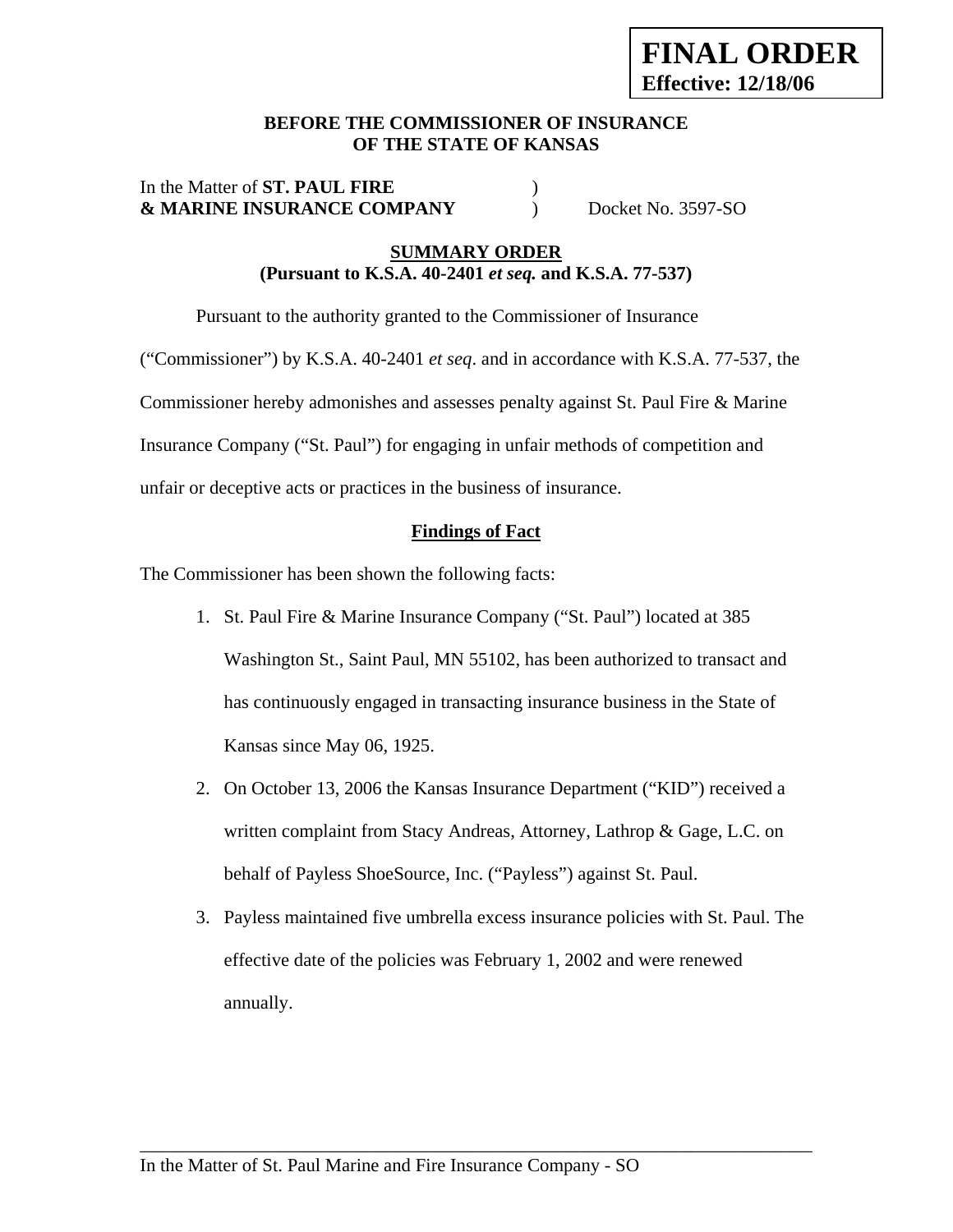- 4. The complaint alleges St. Paul wrongfully denial of a claim submitted by Payless on November 3, 2004 arising out of a pending lawsuit filed against Payless by a rival shoe manufacturer, K-Swiss, Inc. ("K-Swiss").
- 5. St. Paul admits, in a November 8, 2006 letter to KID one basis for the denial of Payless' claim was an intellectual property exclusion on the 2003-2004 policy which states:

#### a. **Intellectual Property Exclusion**

- i. We won't cover damage arising out of any actual or alleged infringement or violation of any of the following rights or laws:
	- 1. Copyright
	- 2. Patent
	- 3. Trade dress
	- 4. Trade name
	- 5. Trade secret
	- 6. Trademark
	- 7. Other intellectual property rights or laws
- 6. On July 7, 2006, Brent Leisenring ("Leisenring"), Paralegal, Lathrop & Gage, L.C. contacted Mr. Martin Hazen, KID Representative, to determine whether Endorsement 40502 ed. 1-80 ("endorsement" or Endorsement 40502 ed. 1-80) which contained the Intellectual Property Exclusion had been approved by KID for use in the State of Kansas.
- 7. Mr. Hazen responded to Leisenring's July 7, 2006 letter that the endorsement had not been approved by KID for use in the State of Kansas.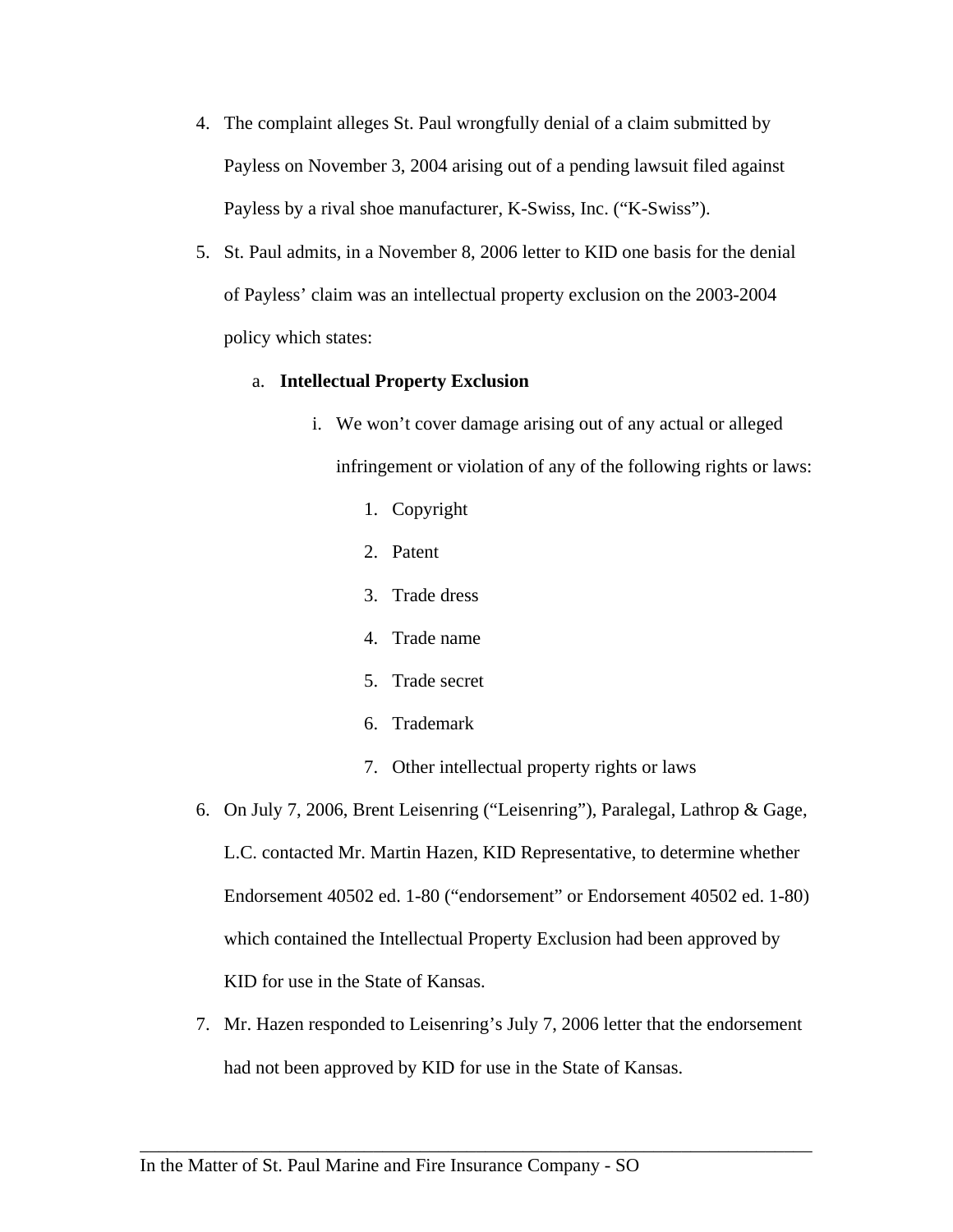- 8. In a November 8, 2006 response to an October 20, 2006 KID inquiry by Mr. James Welch, KID CAD Director, St. Paul admits its failure to file the exclusion with KID, stating, "St. Paul acknowledges that the intellectual property exclusion used on the Payless excess umbrella policy should have been filed with KDI [sic], and we apologize to KDI [sic] for the oversight."
- 9. As of November 20, 2006, KID records indicate the Endorsement 40502 ed.

1-80 had not been approved by KID.

## **Applicable Law**

#### **K.S.A. 40-216 Business prohibited until certain filings made;**

(a) …The commissioner may also require the filing of such other documents and papers as necessary to determine compliance with the laws of this state. No contract of insurance or indemnity shall be issued or delivered in this state until the form of the same has been filed with the commissioner of insurance, nor if the commissioner of insurance gives written notice of 30 days of such filing, to the company proposing to issue such contract, showing wherein the form of such contract does not comply with the requirements of the laws of this state; but failure of any insurance company to comply with this section shall not constitute a defense to any action brought on its contracts.

## **K.S.A. 40-2404 Unfair methods of competition or unfair and deceptive acts or practices,** states in pertinent part:

The following are hereby defined as unfair methods of competition and unfair or deceptive acts or practices in the business of insurance:

(12) *Statutory Violations*. Any violation of any of the provisions of K.S.A. 40-216…and amendments thereto.

#### **K.S.A. 40-2407 Same; cease and desist orders; penalties; suspension and revocation of license; restitution; modification of order,** states in pertinent part:

(a) If after such hearing, the commissioner shall determine that the person engaged in an unfair method of competition or an unfair or deceptive act or practice, the commissioner shall render an order requiring such person to cease and desist from engaging in such method of competition, act or practice and if the act or practice is in violation of K.S.A. 40-2404 and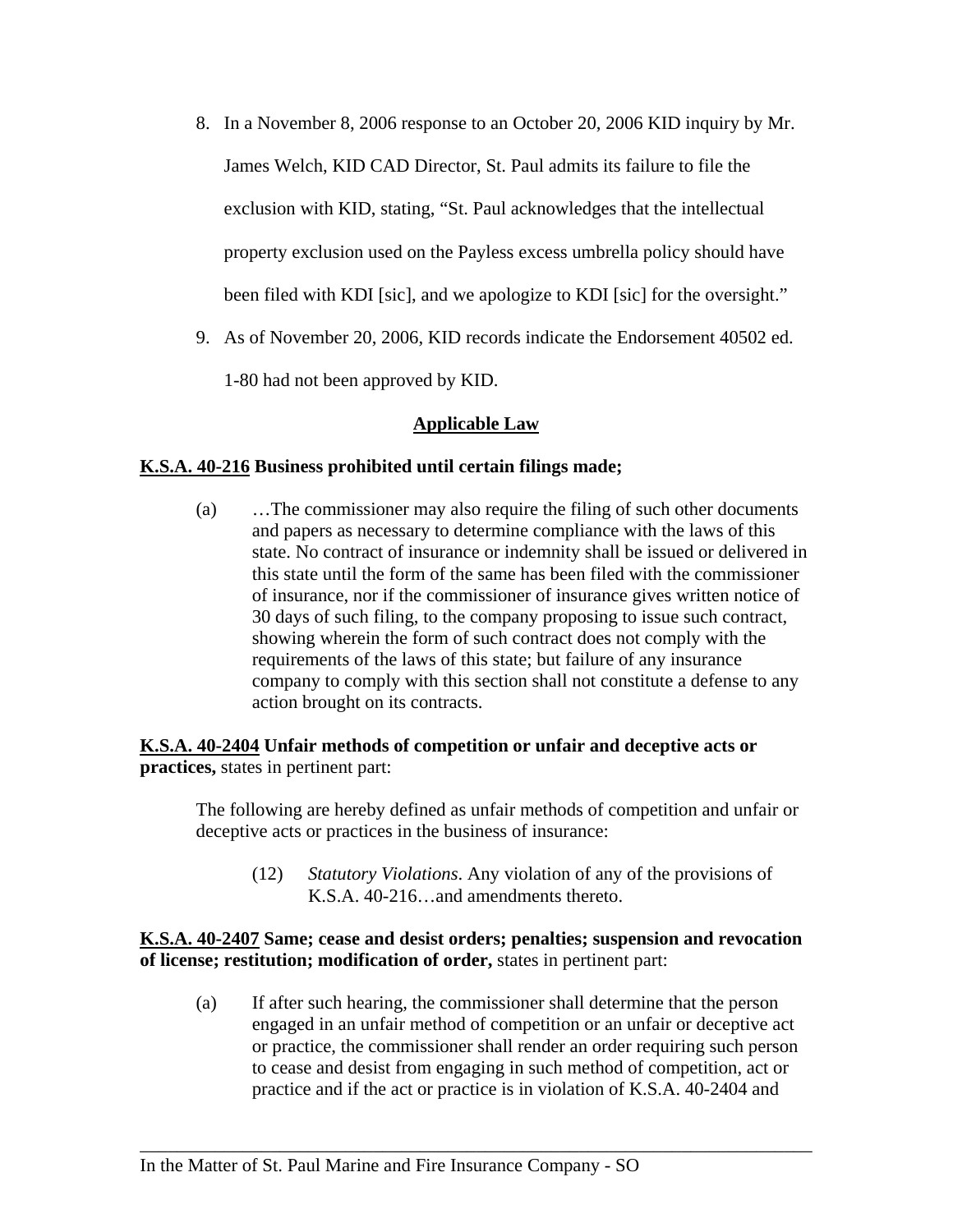amendments thereto, the commissioner may in the exercise of discretion order any one or more of the following:

> (1) Payment of a monetary penalty of not more than \$1,000 for each and every act or violation, but not to exceed an aggregate penalty of \$10,000, unless the person knew or reasonably should have known such person was in violation of this act, in which the penalty shall be not more than \$5,000 for each and every act or violation, but not to exceed an aggregate of \$50,000 in any six-month period.

#### **Conclusions of Law**

The Commissioner has jurisdiction over St. Paul and the subject matter of this proceeding and based on Paragraph #1 through #9 enumerated above and the applicable law finds:

- a. Payless held five umbrella excess insurance policies with St. Paul, effective date February 1, 2002 which were renewed annually.
- b. On November 3, 2004, Payless submitted a claim pursuant to the policies as a result of a pending lawsuit filed by K-Swiss against Payless.
- c. St. Paul denied the Payless claim citing the Intellectual Property Exclusion in the 2003-2004 St. Paul Fire and Marine Insurance Company Endorsement 40502 ed. 1-80.
- d. As of November 20, 2006, KID records do not indicate the St. Paul Endorsement 40502 ed. 1-80 was approved by KID for use in the State of Kansas.
- e. In a November 8, 2006 letter to Mr. Welch, St. Paul admits it did not file Endorsement 40502 ed. 1-80 with KID prior to use in the Payless policies. "St. Paul acknowledges that the intellectual property exclusion used on the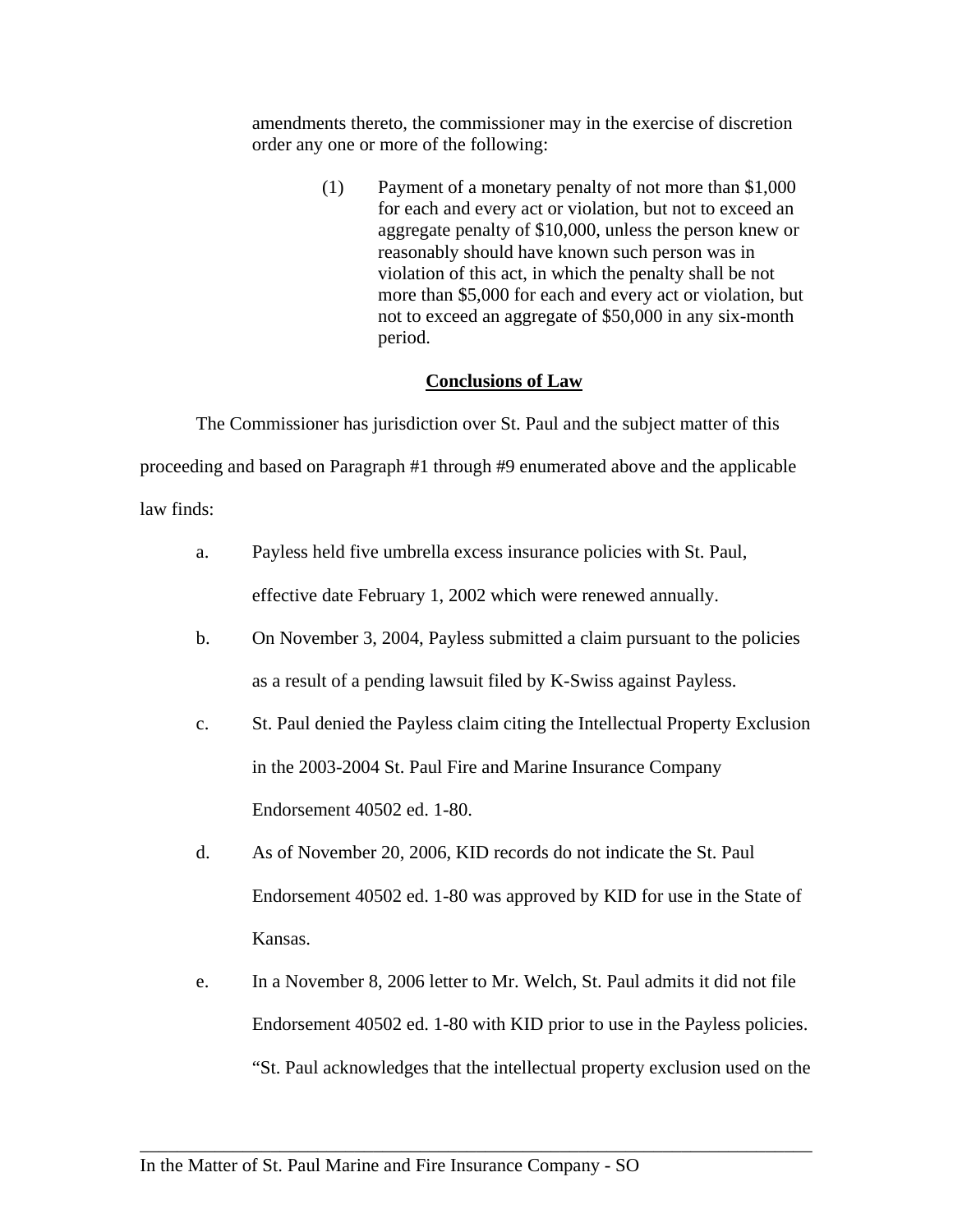Payless excess umbrella policy should have been filed with KDI, [sic] and we apologize to KDI [sic] for the oversight."

- f. The Commissioner finds that St. Paul's failure to file and receive approval of Endorsement 40502 ed. 1-80 with KID constitutes a violation of K.S.A. 40-216.
- g. The Commissioner finds that St. Paul knew or reasonably should have known of the requirement to file and receive approval from KID for Endorsement 40502 ed. 1-80.

# **IT IS THEREFORE, BY THE COMMISSIONER OF INSURANCE, ORDERED THAT:**

Pursuant to K.S.A.  $40-2404(12)$  and K.S.A.  $40-2407(a)(1)$  is hereby ordered to pay a monetary penalty, due and payable to the Kansas Insurance Commissioner on or before the  $14<sup>th</sup>$  day from the date of this Order in the amount of Five Thousand Dollars and no cents (\$5,000) for its violations of K.S.A. 40-216(a).

## **NOTICE OF RIGHTS**

St. Paul Marine and Fire Insurance Company is entitled to a hearing pursuant to K.S.A. 77-537, the Kansas Administrative Procedures Act. If St. Paul desires a hearing, the company must file a written request for a hearing with:

 John W. Campbell, General Counsel Kansas Insurance Department 420 S.W.  $9<sup>th</sup>$  Street Topeka, KS 66612

This request must be filed within fifteen (15) days from the date of service of this Order. If St. Paul requests a hearing, the Kansas Insurance Department will notify the company of the time and place of the hearing and information on the procedures, right of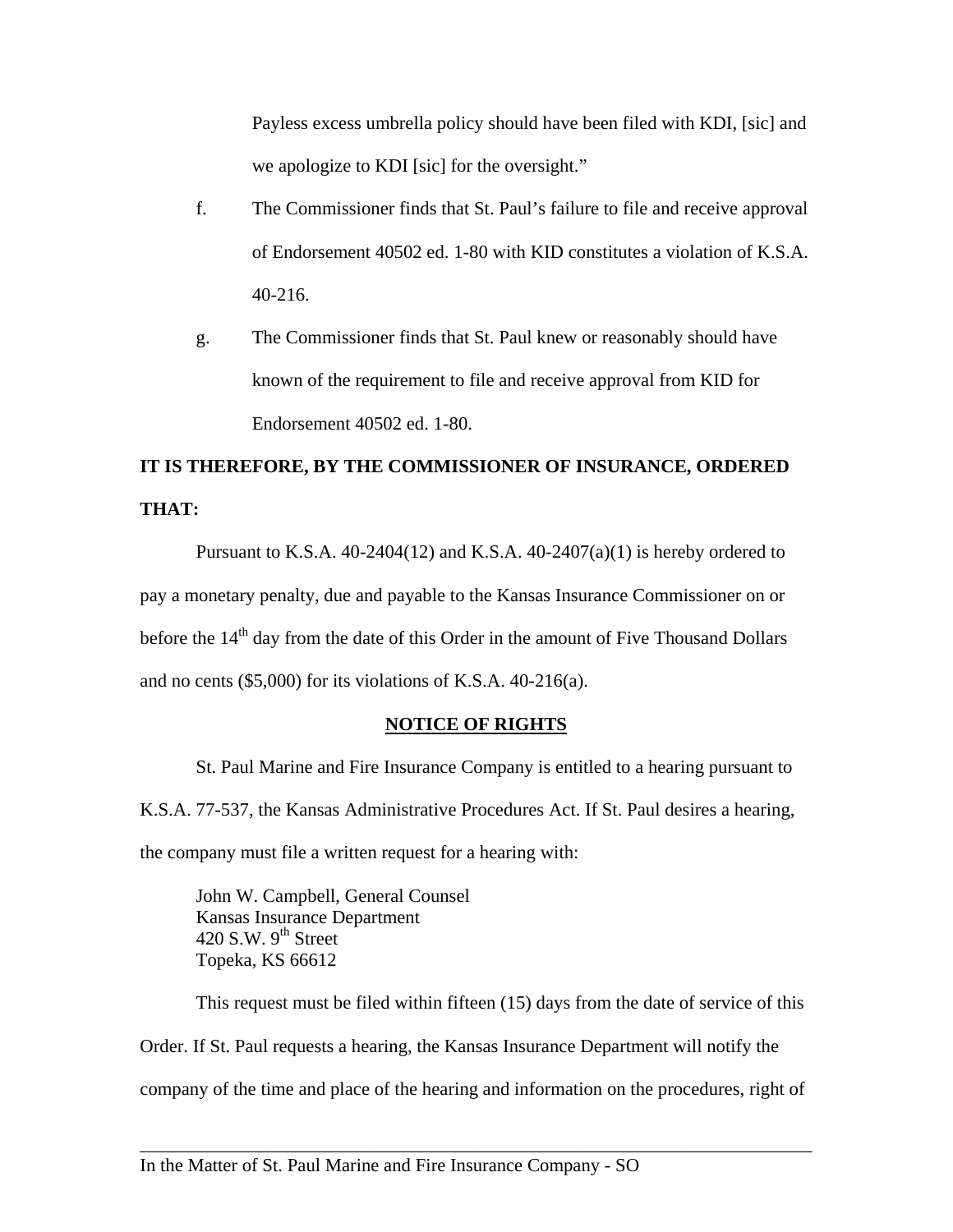representation, and other rights of parties relating to the conduct of the hearing, before commencement of the same.

If a hearing is not requested in the time and manner stated above, this Summary Order shall become effective as a Final Order upon the expiration of time for requesting a hearing, pursuant to K.S.A. 77-613. In the event St. Paul files a petition for judicial review, pursuant to K.S.A. 77-613(e), the agency officer to be served on behalf of the Kansas Insurance Department is:

 John W. Campbell, General Counsel Kansas Insurance Department 420 S.W.  $9<sup>th</sup>$  Street Topeka, Kansas 66612

## **IT IS SO ORDERED THIS \_30th\_ DAY OF \_\_NOVEMBER\_\_, 2006, IN THE**

## **CITY OF TOPEKA, COUNTY OF SHAWNEE, STATE OF KANSAS.**



 **\_**/s/ Sandy Praeger**\_\_\_\_\_\_\_\_\_\_\_\_\_\_\_\_\_\_\_\_** Commissioner of Insurance

 $\angle$ s/ John W. Campbell $\Box$  John W. Campbell General Counsel